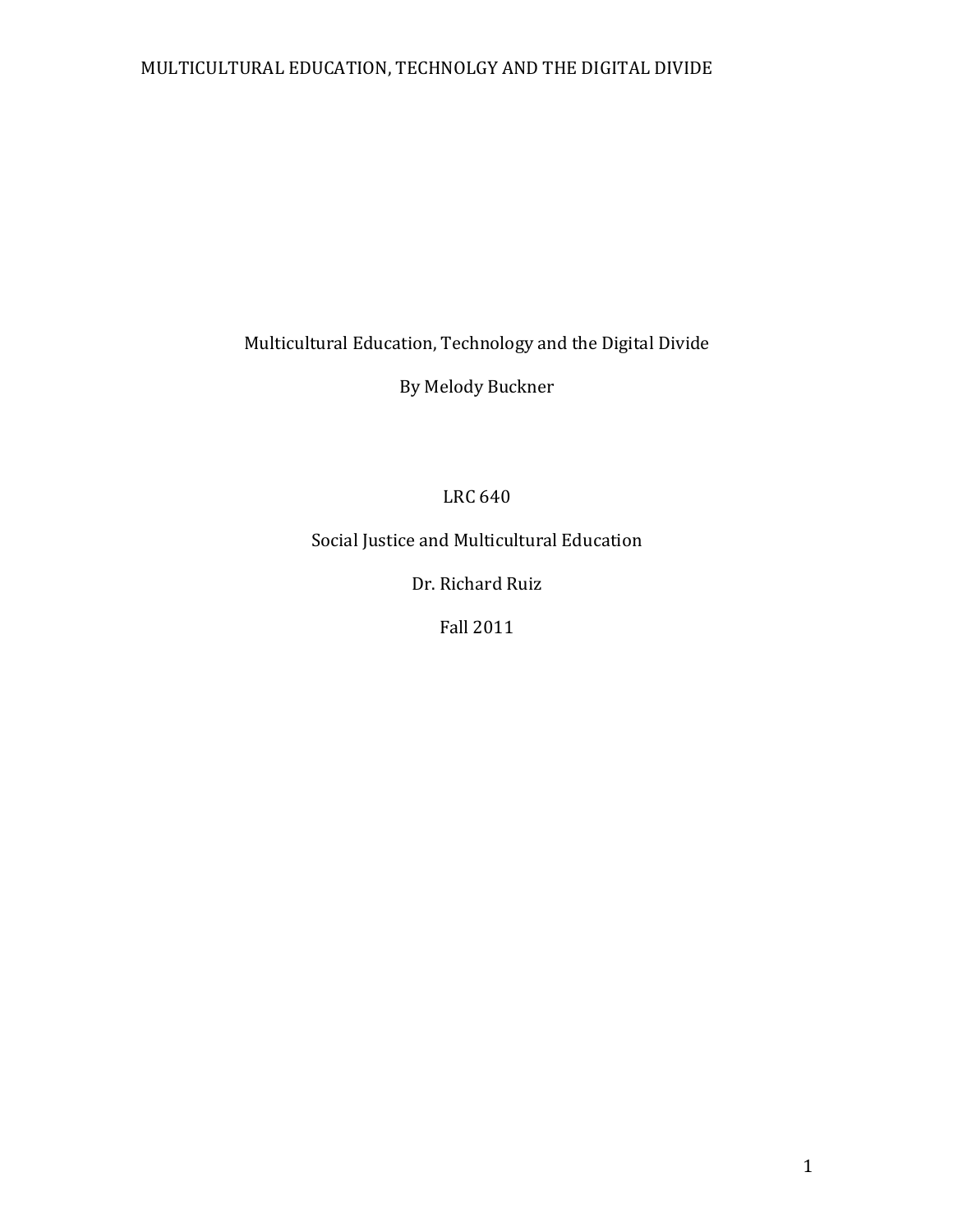#### **Abstract**

Multicultural education can be a vehicle for educators to develop strategies to face tough issues of inequality and social justice in the classroom. Technology and the Internet can be one strategic channel for advancing multicultural education, however, educators must be cautious. There are many replications of inequalities bound up in technology and the Internet that reflects upon our society. A critical eye must be used before we apply strategies involving technology and the Internet in the classroom environment. A major factor to consider is the digital divide that exists in both the classroom and in our society. The divide is both political and economic in nature. This paper will discuss the divide and how it encompasses race, gender, class, language and the disabled. Finally, there will be ideas for educators about the implementation of technology and the Internet in a multicultural classroom.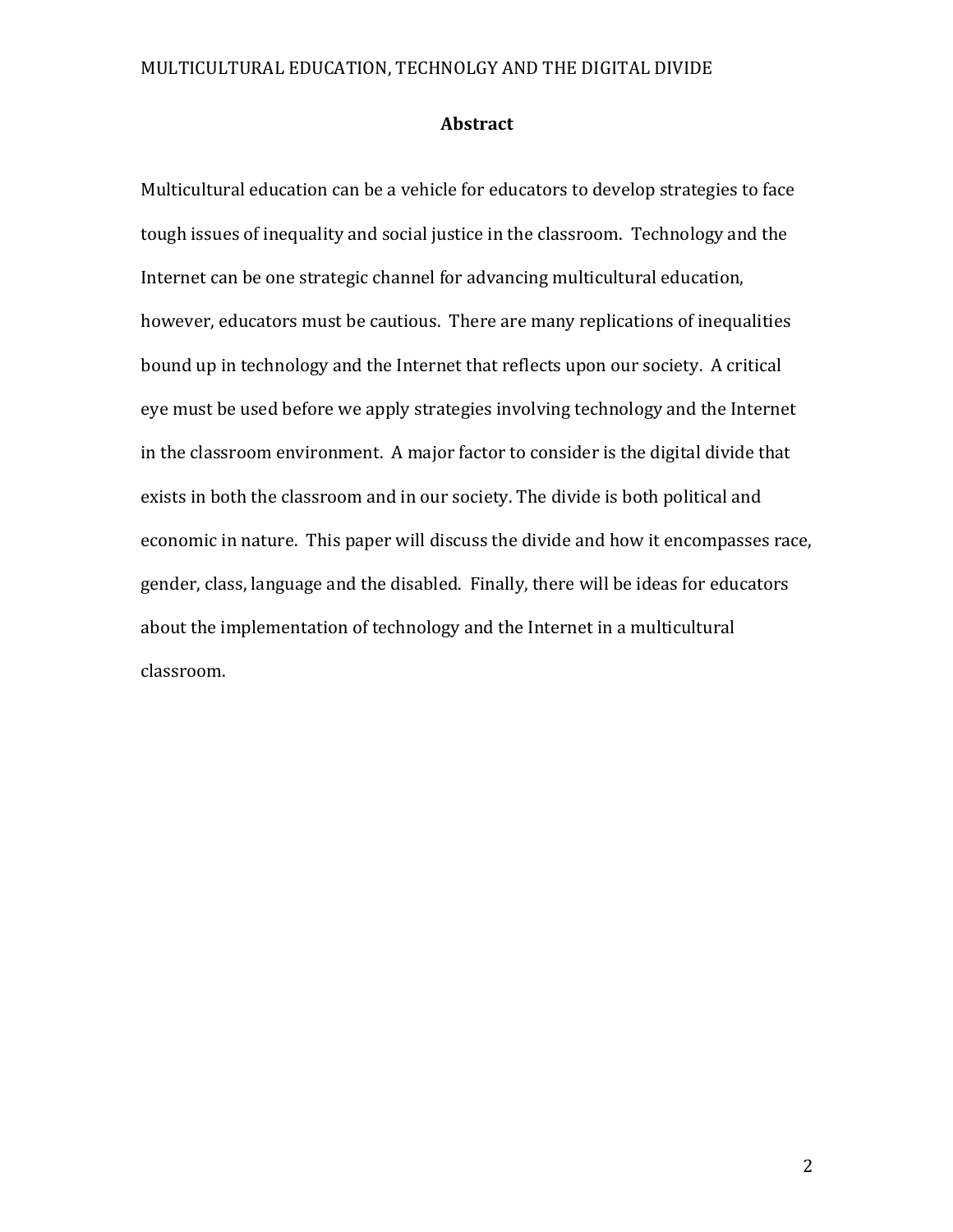# **Multicultural Education**

Walking into a typical classroom in the United States one will find a diversity of students from various ethnic and cultural backgrounds. How do educators go about teaching this diverse group of students? Are there areas where educators need to be sensitive to multicultural and social justice issues? Multicultural education can assist educators with strategies to face tough issues of social justice in the classroom. To aid in this discussion multicultural education can be defined as an approach to changing education by understanding, questioning and removing inequities in schools. It addresses social justice issues that focus on the ideas of providing freedom, justice, equality, equity and human dignity to each and every student regardless of gender, race or socioeconomic status. Multicultural education also values cultural differences and affirms pluralism while challenging all forms of discrimination (Sleeter & Grant, 2007).

There are several avenues that multicultural education can take in creating change within education. It needs to start at the granular level and focus on change in self or the individuals within the classroom. This begins with the teacher and trickles down to the students. It is necessary for all teachers to exam their own background and beliefs, searching out prejudices, biases and assumptions making sure that these do not negatively effect the classroom environment. The next level would be fostering change in administrative policies, which would impact changes in individual districts and schools. Some ideas for achieving this could be through teacher preparation programs, establishing critical pedagogy, development of multicultural curriculum, evaluation of assessment practices and technology use.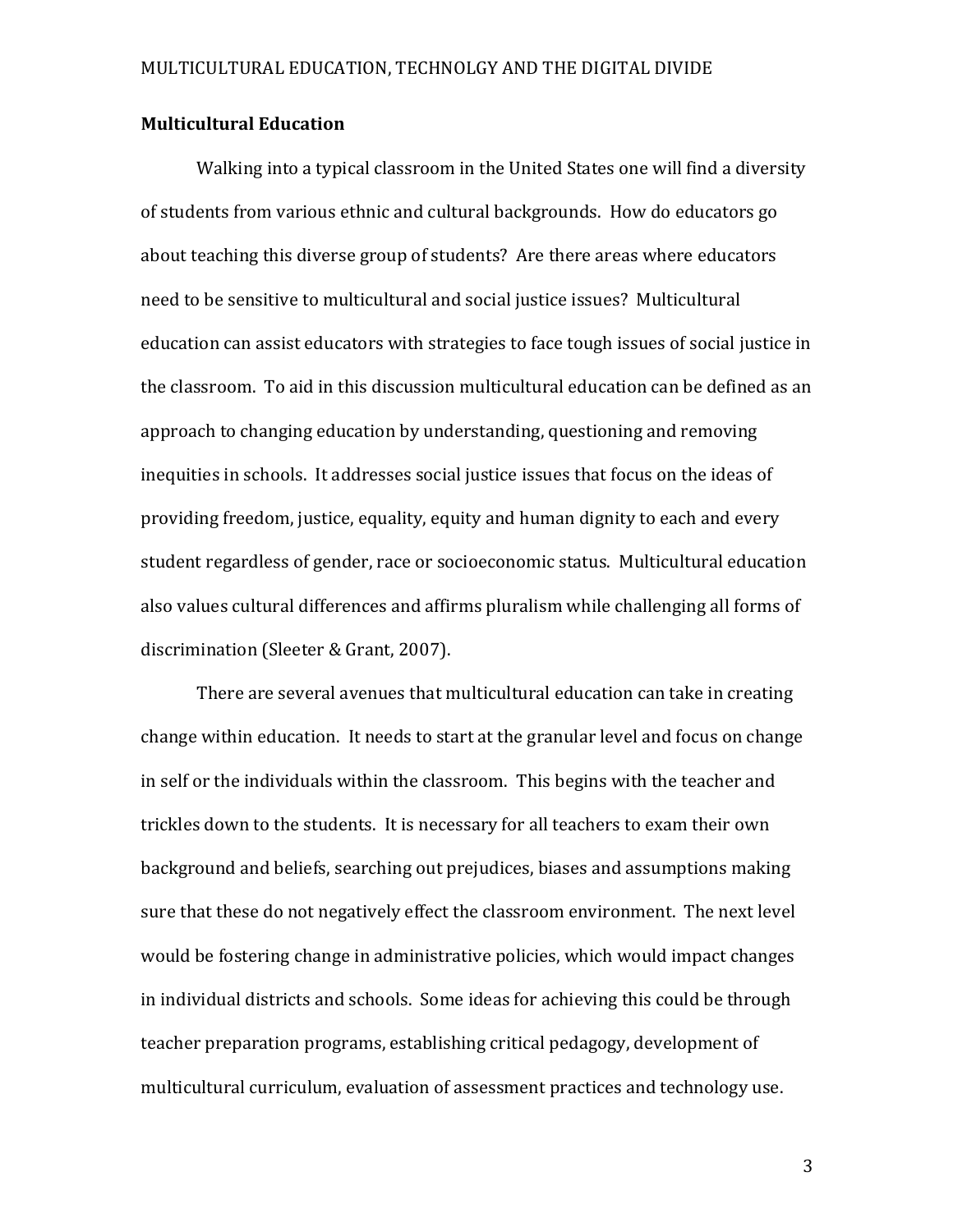Finally, this change has the potential to seep into society as the students, faculty and administrators promote these ideas among others outside of the school environment. This could help promote and maintain social justice and equity at all levels, locally, nationally and globally (Gorski, 2005).

It would be beneficial for the pedagogy of multicultural education to become the norm in classrooms throughout the United States. The techniques of this pedagogy include morphing from teacher-centered learning to student-centered instruction. This would draw upon the experience and knowledge of the students and create a social awareness for a community of learners. Multicultural education draws upon  $21^{st}$  Century fluency by suggesting learning be active and engaging  $(21^{st}$ Century Fluency Project, 2011). This type of learning promotes creative and critical thinking skills in students both in and out of the classroom environment.

### **Multicultural Education and Technology**

Technologies are emerging in schools with more reliance on computers and the Internet. However, there has been little consideration for the potential impact upon effective and equitable teaching and learning practices. We may have computers in every classroom, but we don't have teachers in every classroom who know how to use them (Gorski, 2005).

There is a chasm between technology and effective teaching practices. Questions need to be addressed on what is the most effective way to teach these lessons and how does technology fit into this schema? Many educators discover a "cool" technology and try to make it fit into the lesson, when in reality the lesson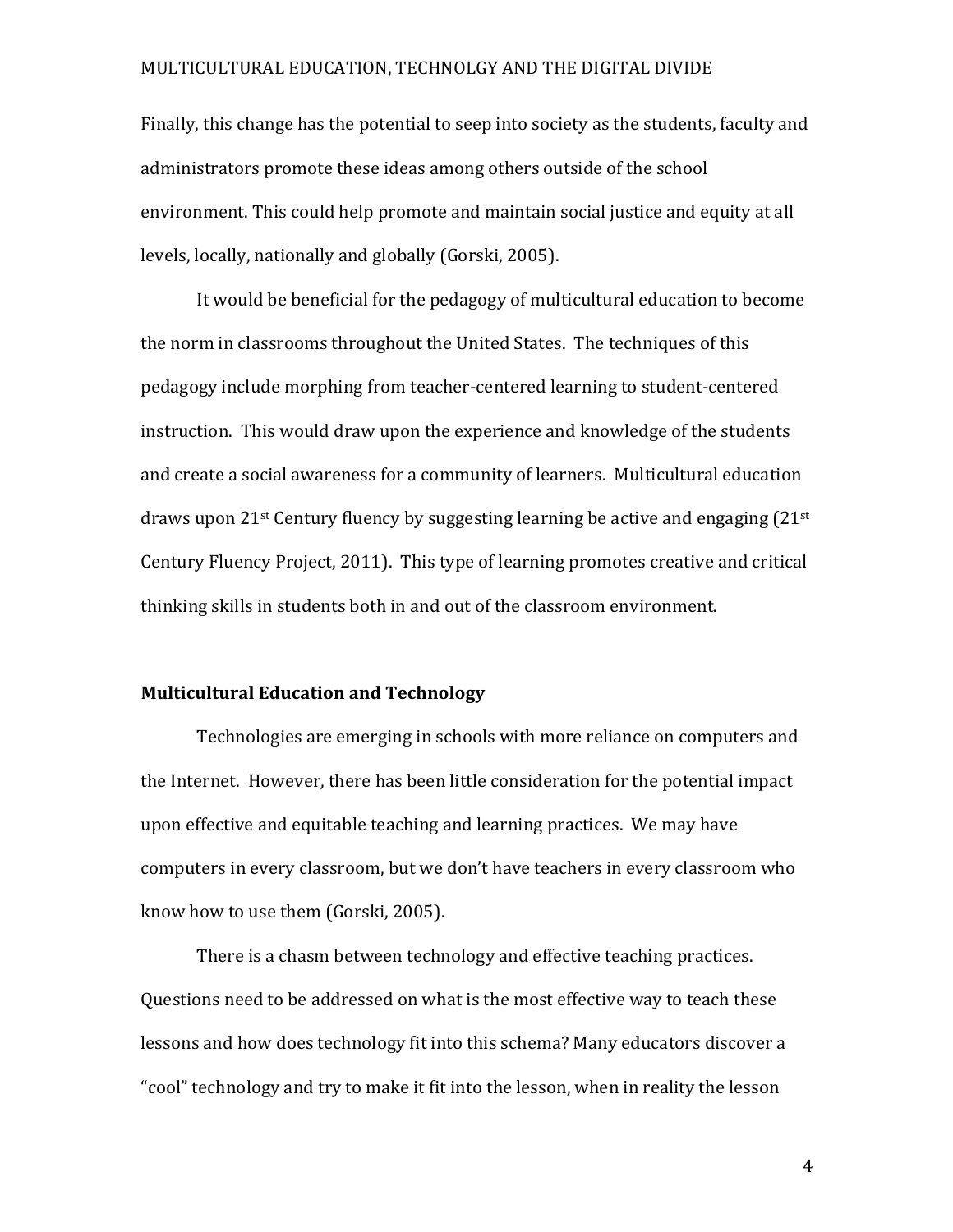should come first, not the technology. Technologies need to be understood and evaluated in the greater context of educational and societal framework before they are employed in the classroom.

Technologies and curriculum from the Internet should be peer reviewed and evaluated before being used with students in the classroom. Textbooks and curriculum typically undergo a rigorous evaluation; however, there is no process for critical examination or evaluation of materials used in the classroom from the Internet or from software developers.

Another assumption is that this generation of students, these so-called Digital Natives, really know how to use computers. Sure, they know how to play games and "surf" the Internet for popular themes, but do they understand how to critically evaluate the information they find and use it to its full potential? As educators we need to prepare students to safely explore an environment full of potholes and vipers. We need to make them aware that just because it is on the Internet does not necessarily make it true. We need to teach them to check the source of the page and to be wary of people or groups who might be promoting their own agenda through a slick website.

When it comes to multicultural education, technology and the Internet, one major question needs to be properly and comprehensively addressed. Does every student who enters a public classroom have the opportunity to achieve to his or her fullest potential? This should be regardless of race, ethnicity, gender or sexual orientation, religion or politics, socioeconomic status, language or disability (Gorski, 2005).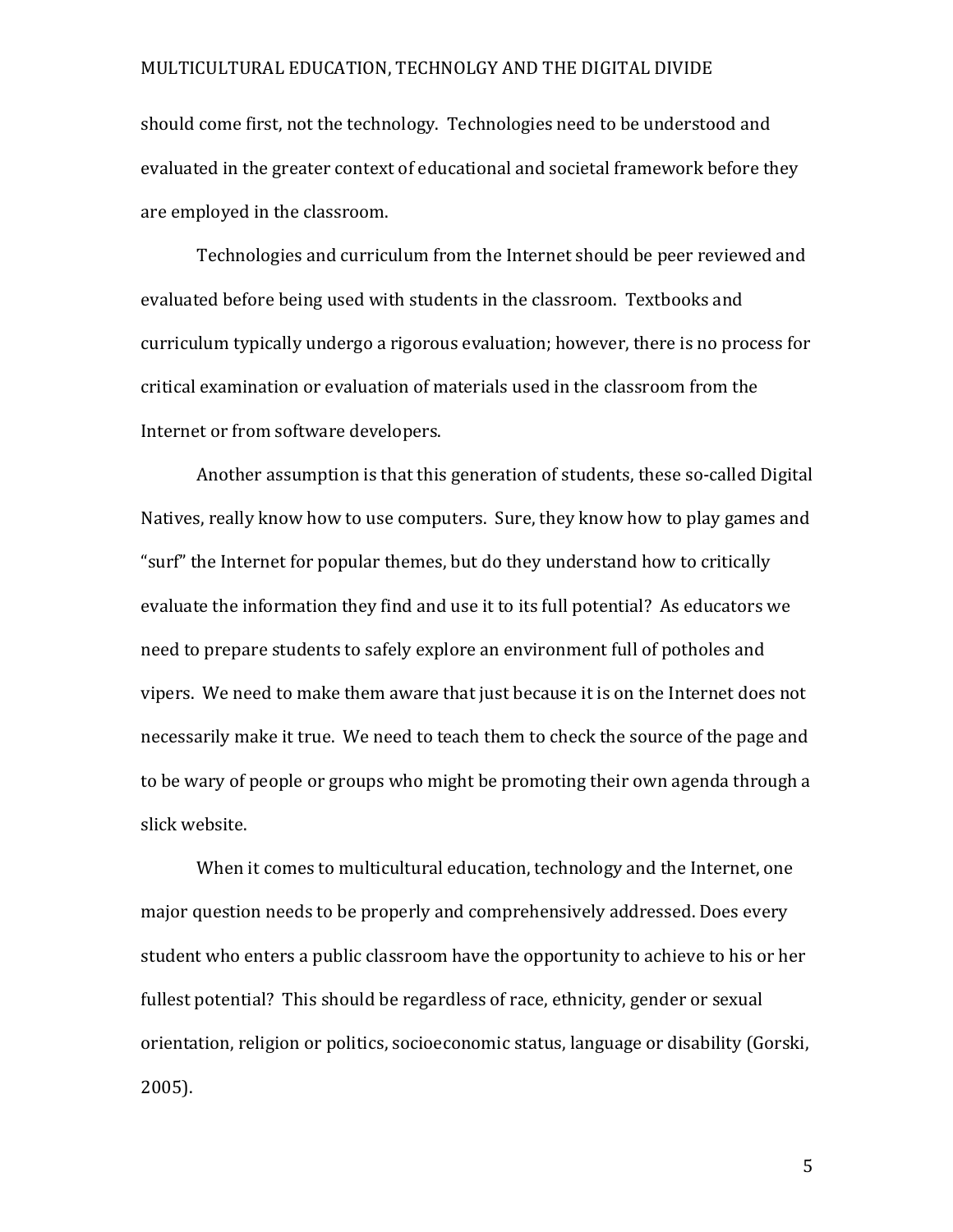One issue that is bothersome is when an educator or policymaker decides to eliminate something, because it does not fit into one of these categories. It is much like the old saying, "Throwing out the baby with the bath water." We should be additive with information, not subtractive. As a quick example, don't eliminate all religious holidays in the school, rather learn about and celebrate each one with their own uniqueness. This will teach students to understand, value and respect each other's religion and cultural celebrations.

#### **The Digital Divide**

When discussions occur about the use of technology and the Internet in the classroom, one subject that is prevalent is the issue of the digital divide. What is the digital divide and, more important, are there any avenues we need to take to overcome and conquer the divide? The digital divide occurs when there are inequalities in gaining access to computers and the Internet based on social or cultural identifiers (Gorski, 2005). There are many factors that need to be considered when trying to overcome the difficulties of the digital divide. Paul Gorski discusses in his book, *Multicultural Education and the Internet*, an idea of making the shift from an equality orientation to an equity orientation by considering the broader more contextualized scope of education and society. This idea poses the question, what is the difference between equality and equity? The concept of equality is when everything is evenly proportioned, as an example, quantity, size, valve, ability, and strength. Equity, on the other hand encompasses fairness, impartiality and justice. As an illustration, let's take Thanksgiving dinner; if all were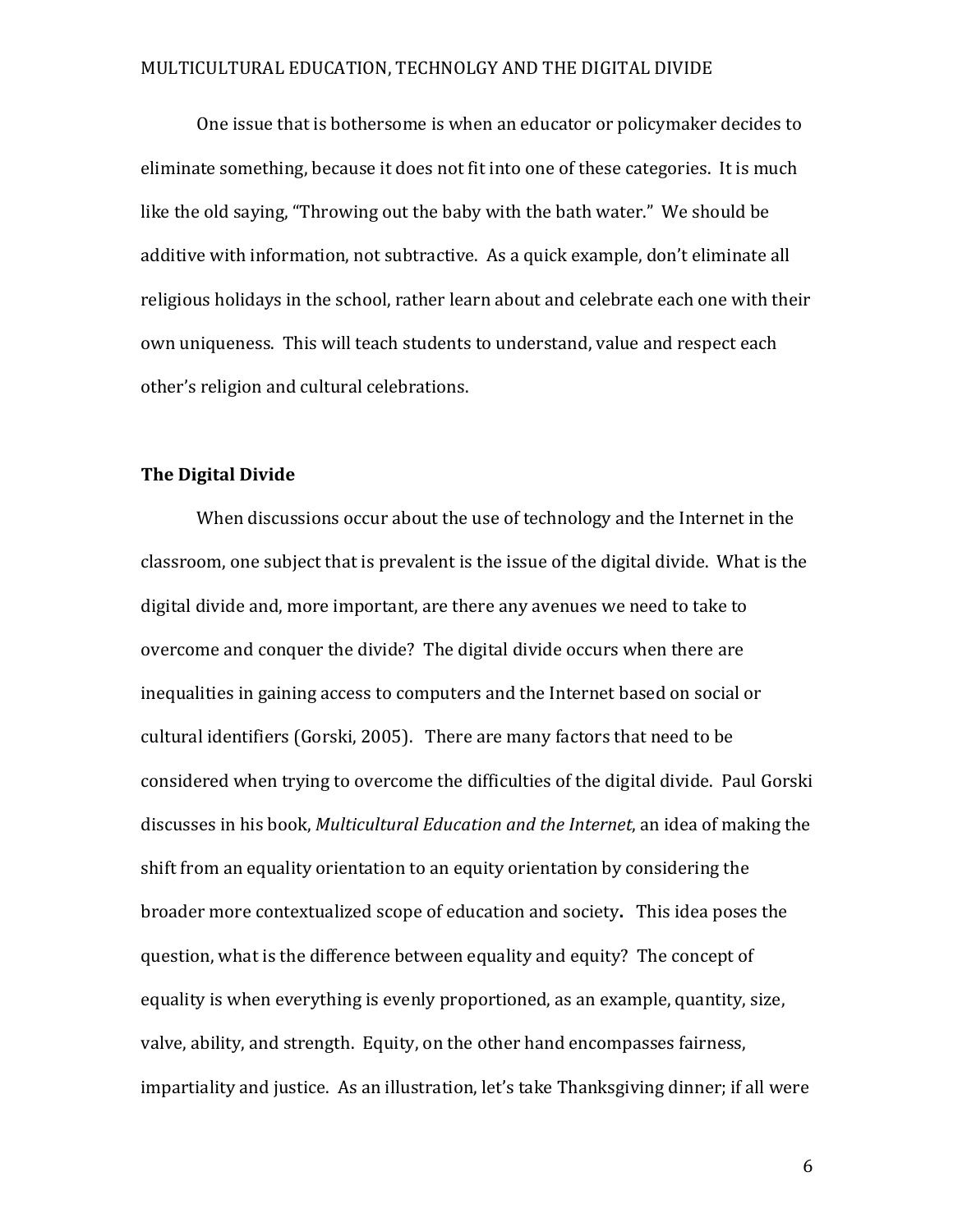equal, then the small children would be served the same amount of turkey as the adults. Every portion is the same, but does this really make any sense, as children typically don't eat as much as adults. Whereas with equity, the children would receive a smaller portion and the adults would have a larger serving of turkey to fit the needs of the diner and not waste any turkey. So in this situation, equity makes much more sense. However, in education how do we go about measuring equity? It is easier to measure equality. Everyone receives the same, but how do we go about determining who needs more and who requires less?

Gorski (2005) tries to tackle this issue with seven factors to be considered when making a paradigm shift from equality to equity:

- 1. Be critical of digital inequities in the broad scope of the educational setting. We must be aware of and assist students who require special needs with digital inequities, while realizing and being sensitive to the fact that these students have historically suffered in other areas of education and society. An example would be that in remote locations, such as an Indian reservation there might not be access to high speed Internet and this group has typically not been included or represented on most Internet venues.
- 2. Look to support and encourage, not just gain physical access. These students not only need access to the technology, but educators need to empower and inspire students to achieve and be successful in areas where they have typically been discouraged from entering. An example would be that women have typically not been encouraged to pursue careers in the STEM (Science, Technology, Engineering and Math) fields.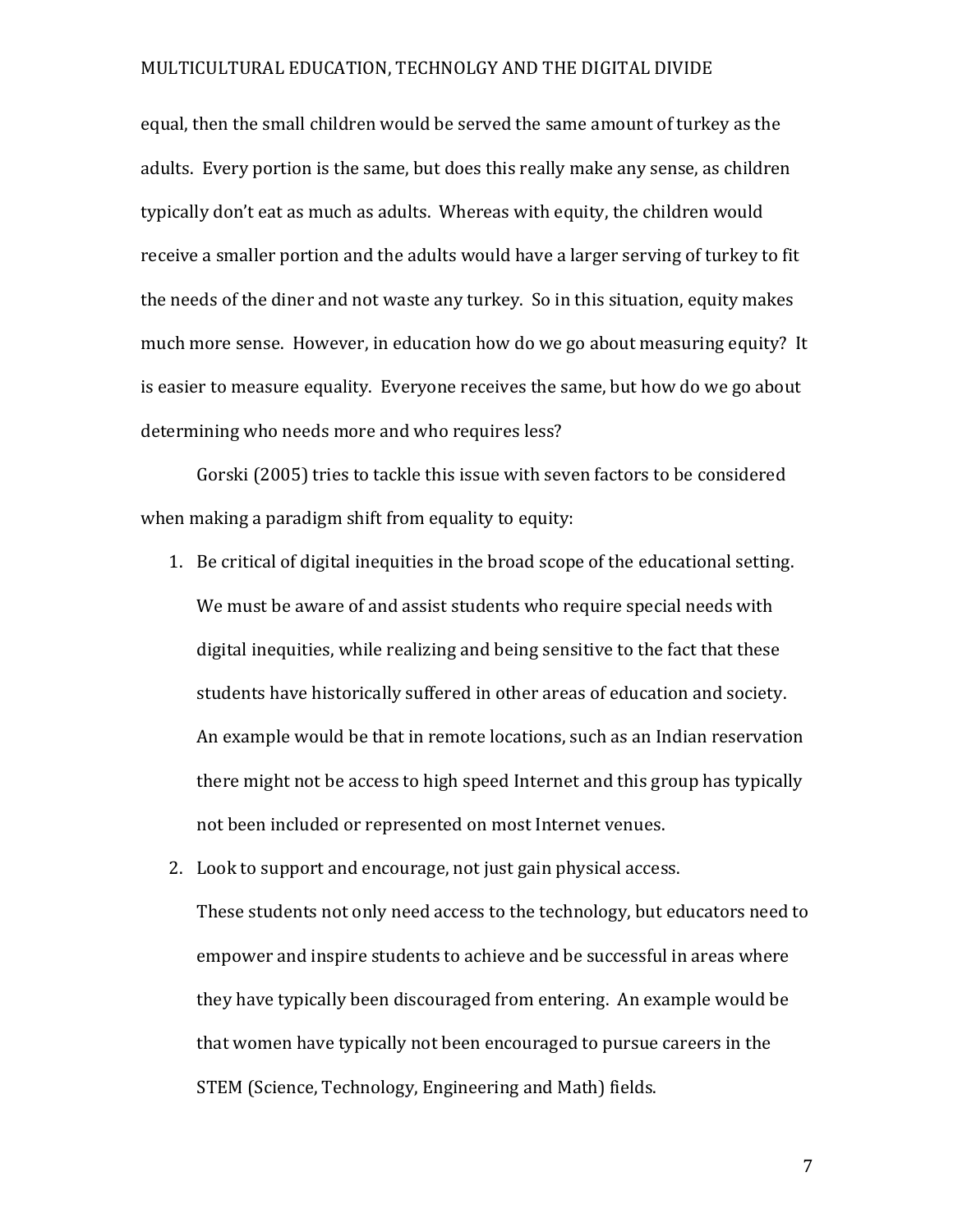3. Look to be fair and equal with Internet content and experiences.

When using the Internet in the classroom it is important to evaluate the sites that are used for content, source and equity among all groups. It is also vital to explain to students the possible risk of "surfing" the Internet and teach them how to verify information for accuracy and accountability. The example for this would be how women are portrayed on many Internet sites. Not only is this prevalent in pornography, but it is very obvious in games where the target audience are young males.

- 4. Critically examine who is creating Internet content and how it is being used for instruction. The Internet can be a powerful tool used for both positive and negative gains. Educators need to dissect the content distributed via the Internet to verify content and to evaluate sound pedagogical practices. They also need to be careful for subliminal messages from groups promoting their own cause. One example would be finding an informational website about Martin Luther King, Ir. only to discover that it has been created by a white supremacy group promoting a hidden agenda.
- 5. Examine the sociopolitical and socioeconomic motivations for technology in the classroom. Educators need to ask this question. Who is going to really benefit from the use of technology in the classroom? As educators we need to be advocates for the students, not a political or business agenda. The question needs to be asked, who truly benefits from supplying the schools with technology? If students are using an Apple product or a Microsoft product in the classroom, then chances are they will purchase that product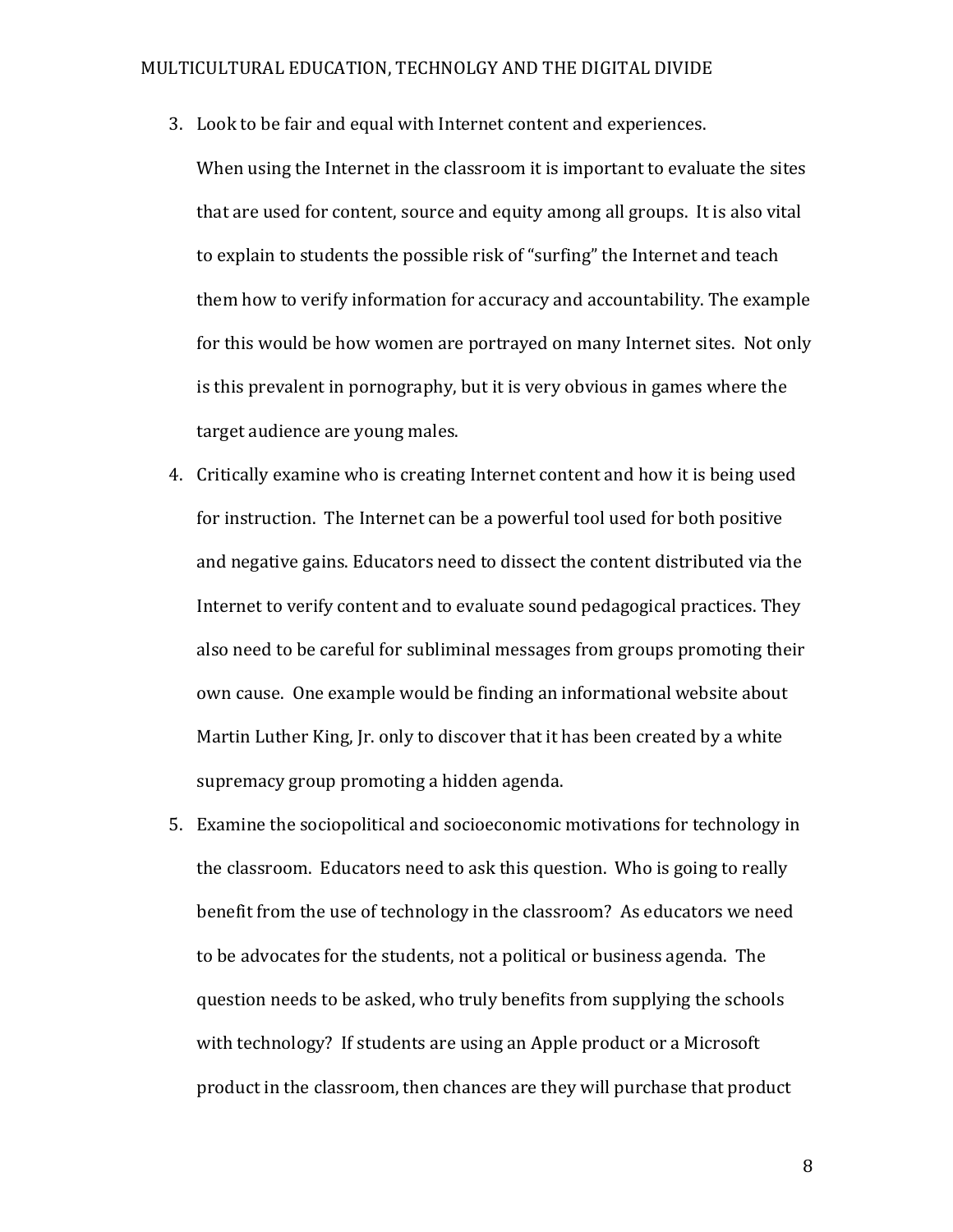for home or personal use. This is like the drug dealer syndrome, I will supply you "free" drugs and get you hooked, then you will come back to me later to buy more. Technology in the classroom should not be centered on the brand, but rely more upon open source products. This may naturally happen as more computing goes to Cloud Technology.

- 6. Expose capitalist propaganda about the Internet being available to everyone. This deals with direct access to technology in and out of the classroom. As educators we cannot assume that all of our students have the same access to technology. For example, we might conclude that everyone has a smartphone because of media exposure. Well, in the commercials, on television shows and in the movies, everyone has them, so I now believe that it is true.
- 7. Realize that providing more technology will not decrease the digital divide. This is the old belief that, if we throw money at a problem, it will go away. Funny, this approach has never worked, yet it is still used at almost every level. Yes, money is needed to purchase technology and Internet access, but educators need to go much further than the technology itself and explore correct and effective uses for technology from a pedagogical lens. The best example would be for the teachers to have a voice in the decision making of the technology that comes into their classroom. Don't force a technology on a teacher who is not prepared or willing to use it. Instead, teachers and technologists should work together to figure out the best solution for each individual classroom environment.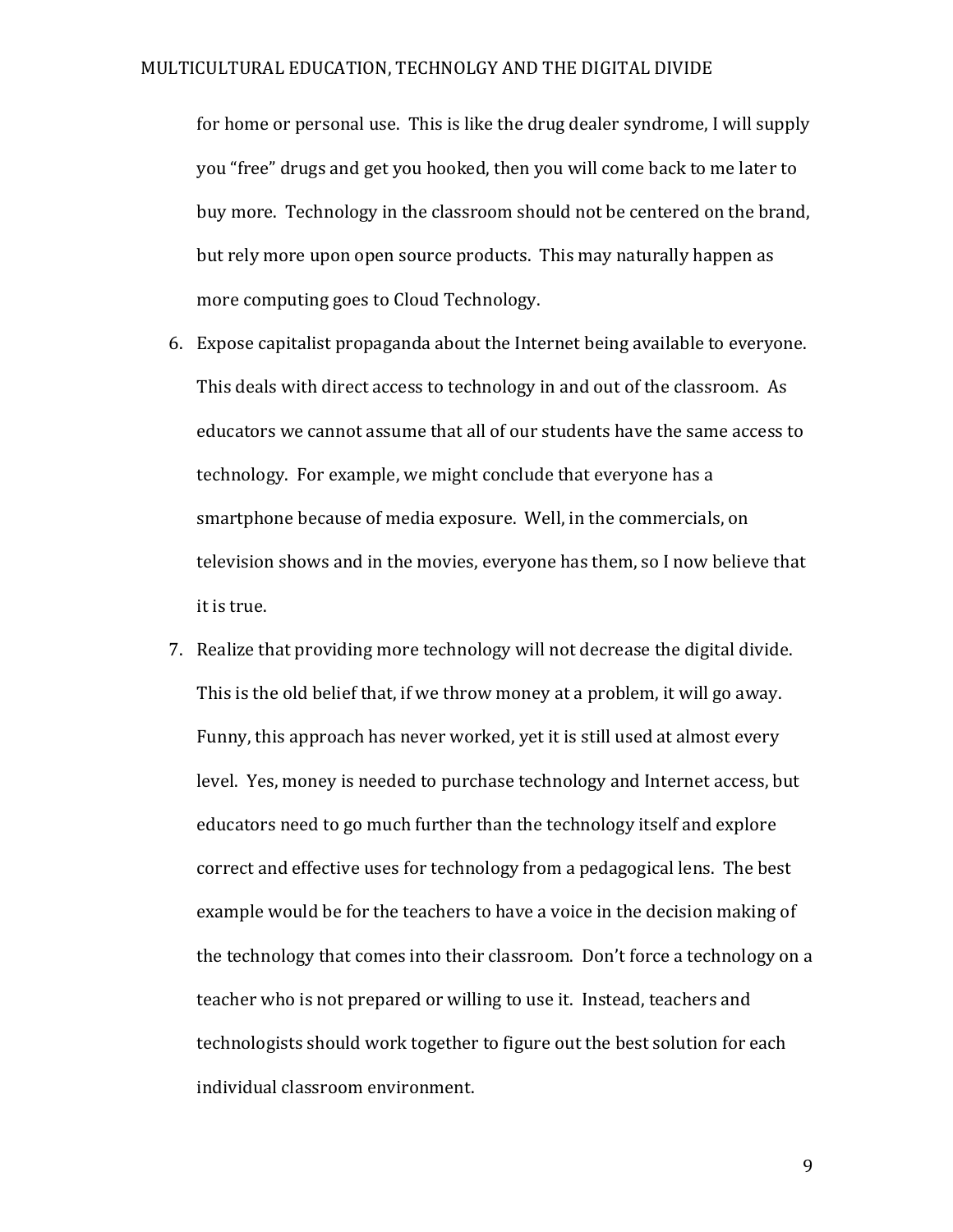# **Five Dimensions of the Digital Divide**

When examining the digital divide there are five dimensions that need to be explored: race, gender, class, language and disability. Each of these dimensions have areas that are uniquely complex, yet they do share an interrelatedness. This will become apparent as each one is discussed.

Race has three areas of concern when it comes to the digital divide. The first is computer and Internet access. According to the National Center for Educational Statistics (NCES), schools that have higher numbers of students of color have fewer computers per capita than schools that are predominately white. Basically, white and Asian students have more access to technology than do African Americans, Native Americans or Latino students. It is of value to note that teachers who do have access to computers in these schools are more likely to use them for administrative tasks, instead of in the classroom for teaching purposes. The second is the learning experiences with technology in the classroom. Teachers in classrooms with high numbers of students of color cite many reasons for not teaching with technology. These reasons include: less training, less technology assistance, less classroom level access to the Internet, and outdated, incompatible and unreliable computers. Finally, there is a gap in the different types of students who are encouraged and supported to use technology. Unfortunately, there exist a minority myth that white and Asia American students will excel with technology, and they are encouraged to pursue fields in high tech areas. This may lead teachers to push these demographics in the classroom while slighting students who are African American, Native American or Latino (Gorski, 2005).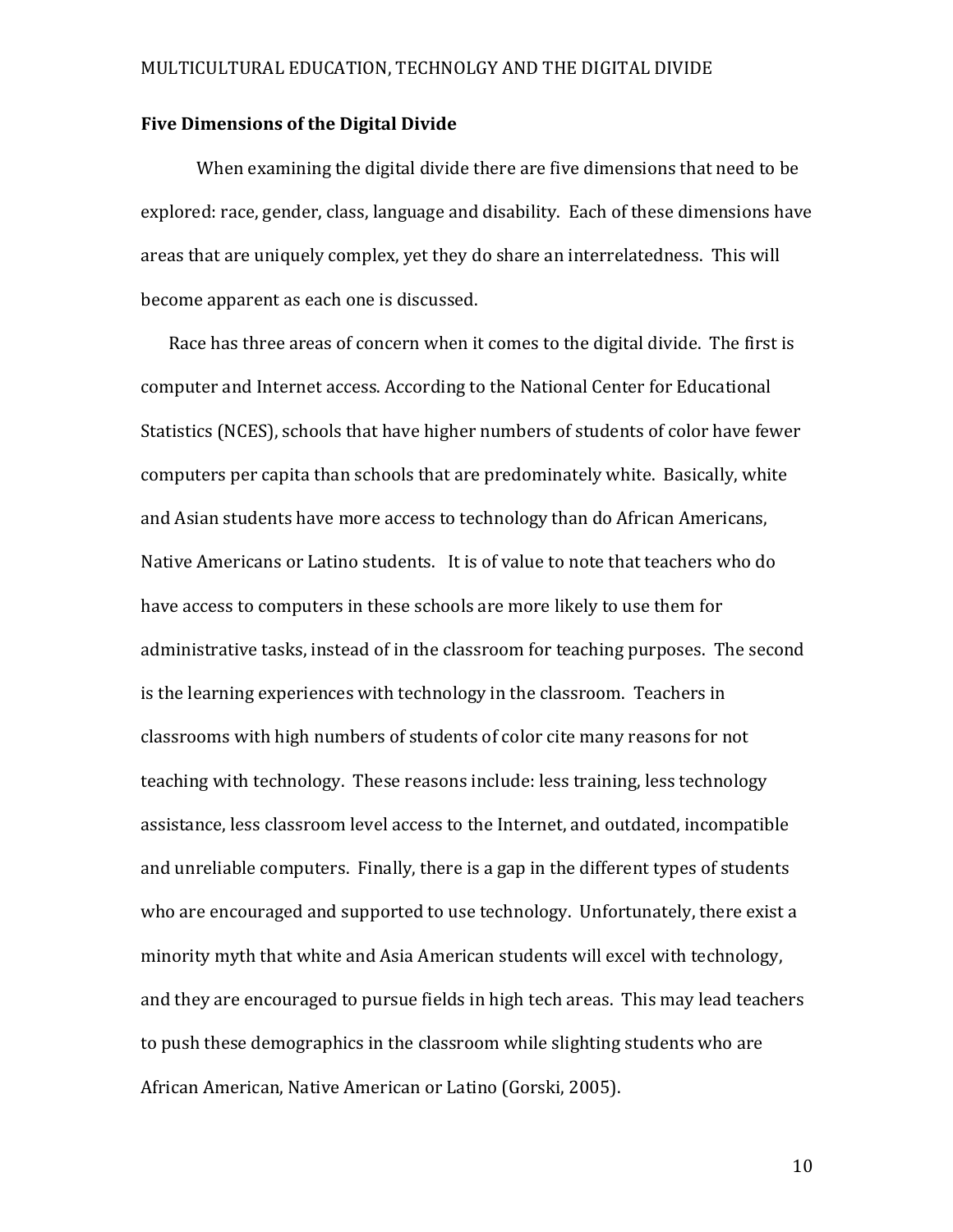Gender also has a myth issue much like race with a different twist. The myth is that boys excel at math and girls are better at writing, so boys are steered in the direction of the STEM (Science, Technology, Engineering and Math) fields, while girls are not encouraged to enter this arena. Another gender issue with the Internet and gaming is how women are portrayed and treated. The pornography industry thrives and drives the Internet market by portraying women as sexual objects. The video gaming industry is even more disturbing by introducing young people to images of unrealistic body types and violence against women. In the culture of the technology world, men are depicted as confident heroes, while women are viewed as victims or in need of being rescued (Gorski, 2005).

Class is one dimension that is clearly at the forefront of the digital divide. Children from families with higher incomes will have more access to technology than those children coming from lower income households. When it comes to learning experiences with technology, wealthy students are able to take advantage of these opportunities, while less advantaged students are left behind in the digital dust. Another area where lower socioeconomic students find gaps is in the content offered on the Internet. There are fewer resources for those who do not read at a higher level and less information for local community activities, cultural diversity and meaningful documents that would benefit this group. It is also very difficult for anyone to search and find to this type of information, especially those who are not familiar with how to navigate the Internet (Gorski, 2005).

Currently the dominant language on the Internet is English with penetration at 43.4% (Internet World Stats, 2011). However, this could be changing with Chinese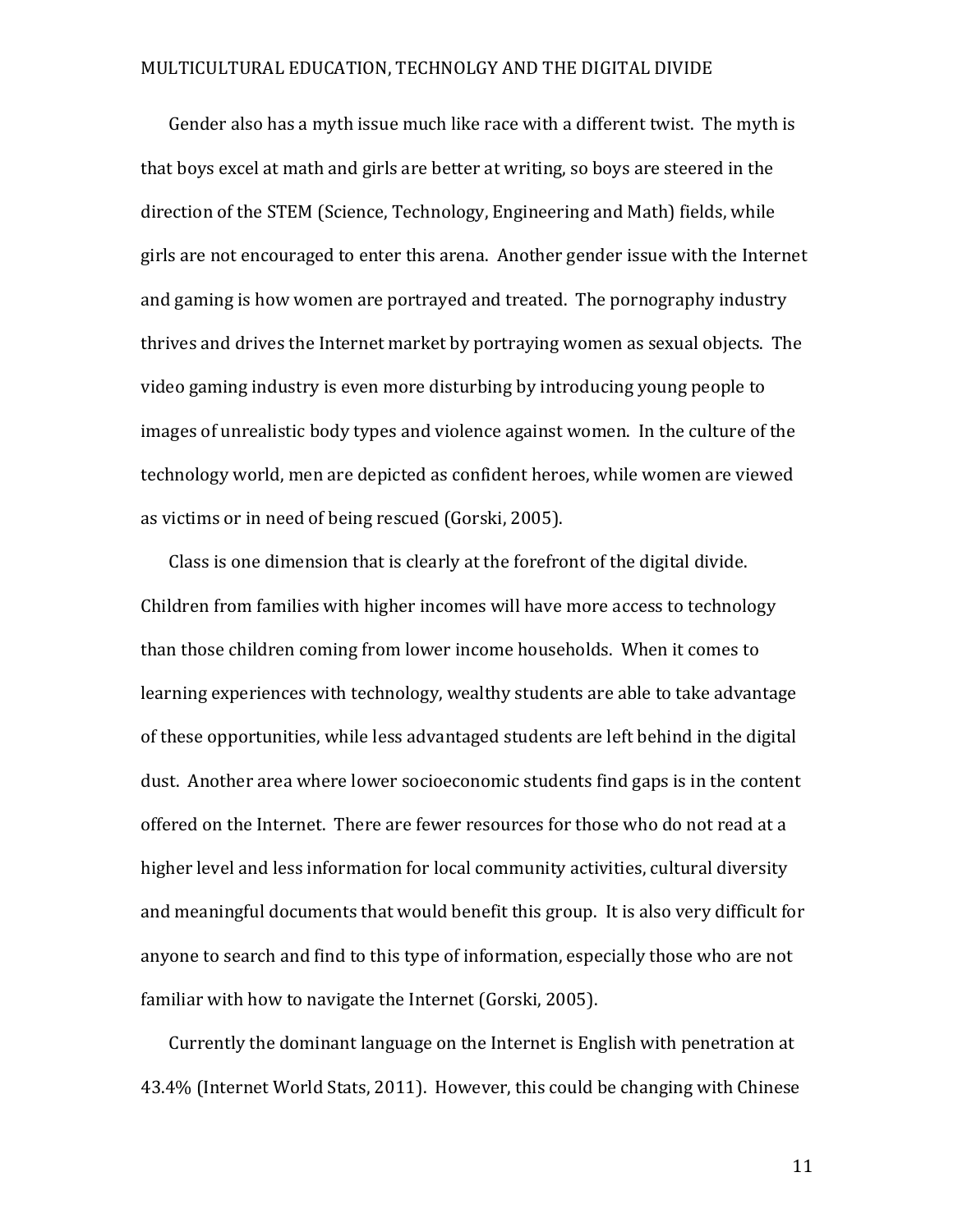at 37.9% and growing at 1478% rate! There are and will continue to be disparities when it comes to the issue of language on the Internet. One major hurdle is that search engines are English-centric, making it difficult for speakers of other languages to find relevant information. It is also harder to find culturally appropriate material for speakers of other languages than English. This makes teaching with technology difficult for a multicultural classroom.

The last dimension to discuss is technology and Internet access for the disabled. The Individuals with Disabilities Education Act (IDEA) of 1997 and the Assistive Technology Act of 1998 helped to open doors for those with disabilities by mandating assistive technologies when planning individualized educational needs (Male, 2003). Assistive technologies opens up new possibilities for those who are disabled. However, gaining access to these technologies has proved to be a high hurdle for many disabled people to overcome. The disabled are more likely to live in households that don't have computers. Even if they do own computers, the assistive technologies are very expensive, take professional set up time and many hours of training. One other very disturbing factor is the Information Technology culture's attitude toward designing and programming for the disabled. This culture has typically been unsupportive and discriminatory in pass practices. However, the tide may be turning as the Internet community is looking toward principles of universal design. Universal design is when designing products consider usability for all individuals to have equal opportunities to gain access, regardless of any limitations. Universal design origins come out of the architectural field with an example being ramps not only for wheelchairs, but also for all who have difficultly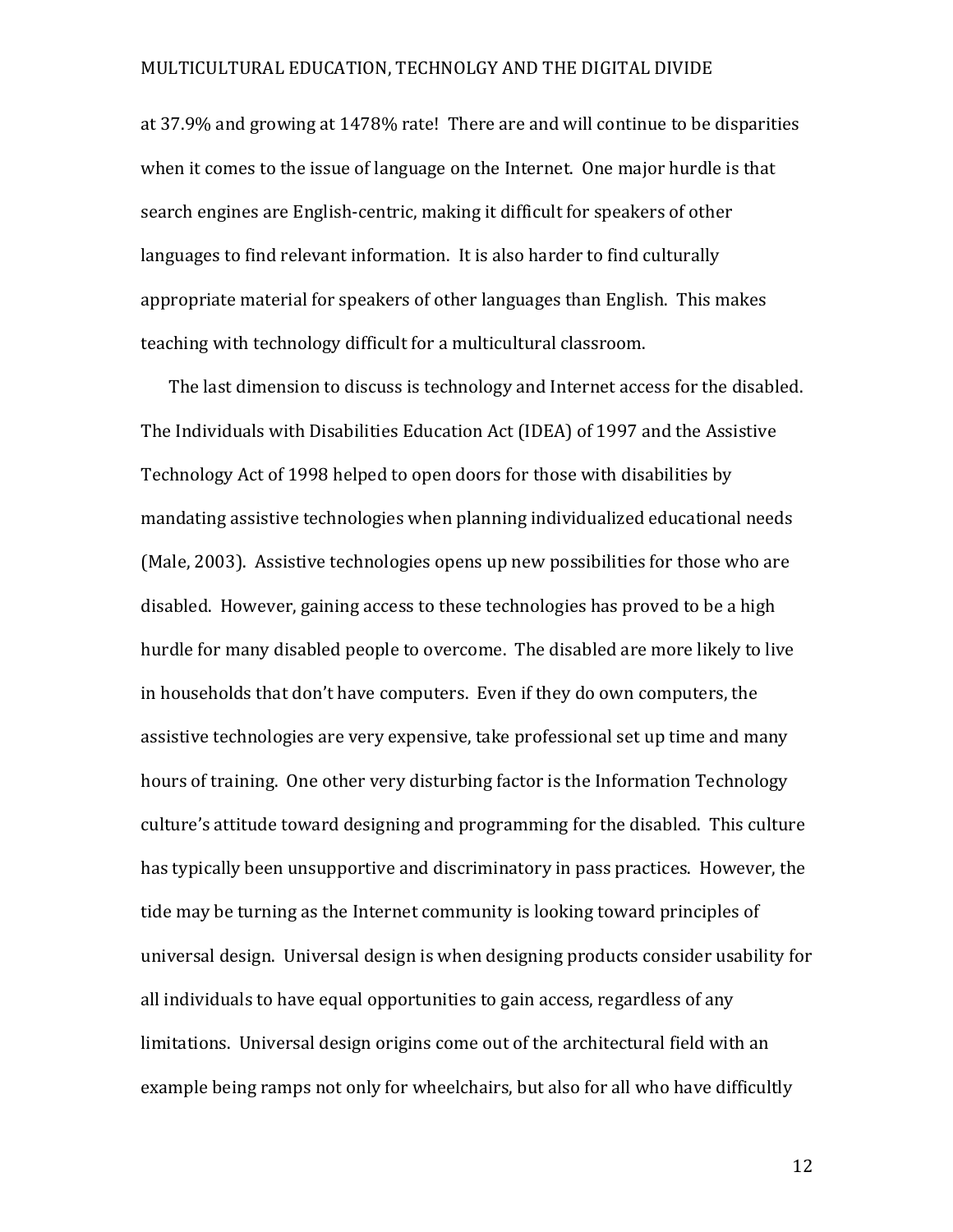or do not like climbing stairs. This principle of universal design is now bleeding over into the field of education (National Design for Universal Design in Learning, 2011).

The dimensions, problems and solutions to the digital divide are as complicated and complex as the World Wide Web itself. Gaps continue to exist involving equity, social justice and cycles of oppression when it comes to technology and the Internet inside and outside of the classroom environment.

As educators we must start to bridge the digital divide through several different lens. These viewpoints include: Sociohistorical, Sociopolitical and Sociocultural. The key is to fully understand the digital divide and realize how important it is for educators to be part of the solution.

As educators and administrators we must understand that simply adding technology in the classroom is not the only solution. There needs to be a transformation of attitudes and expectations about technology in regard to race, gender, class, language and disability.

# **Ideas for System Changes**

As educators and policymakers we can help to make some realistic changes in order to help bridge the gap of the digital divide in education. At a systems level we can search out software, computers and Internet content that is equitable and provide effective teacher training. We can encourage and support all students regardless of race, gender, class, culture or disability and focus on technology related fields of study. We can demand and require resources for adaptive and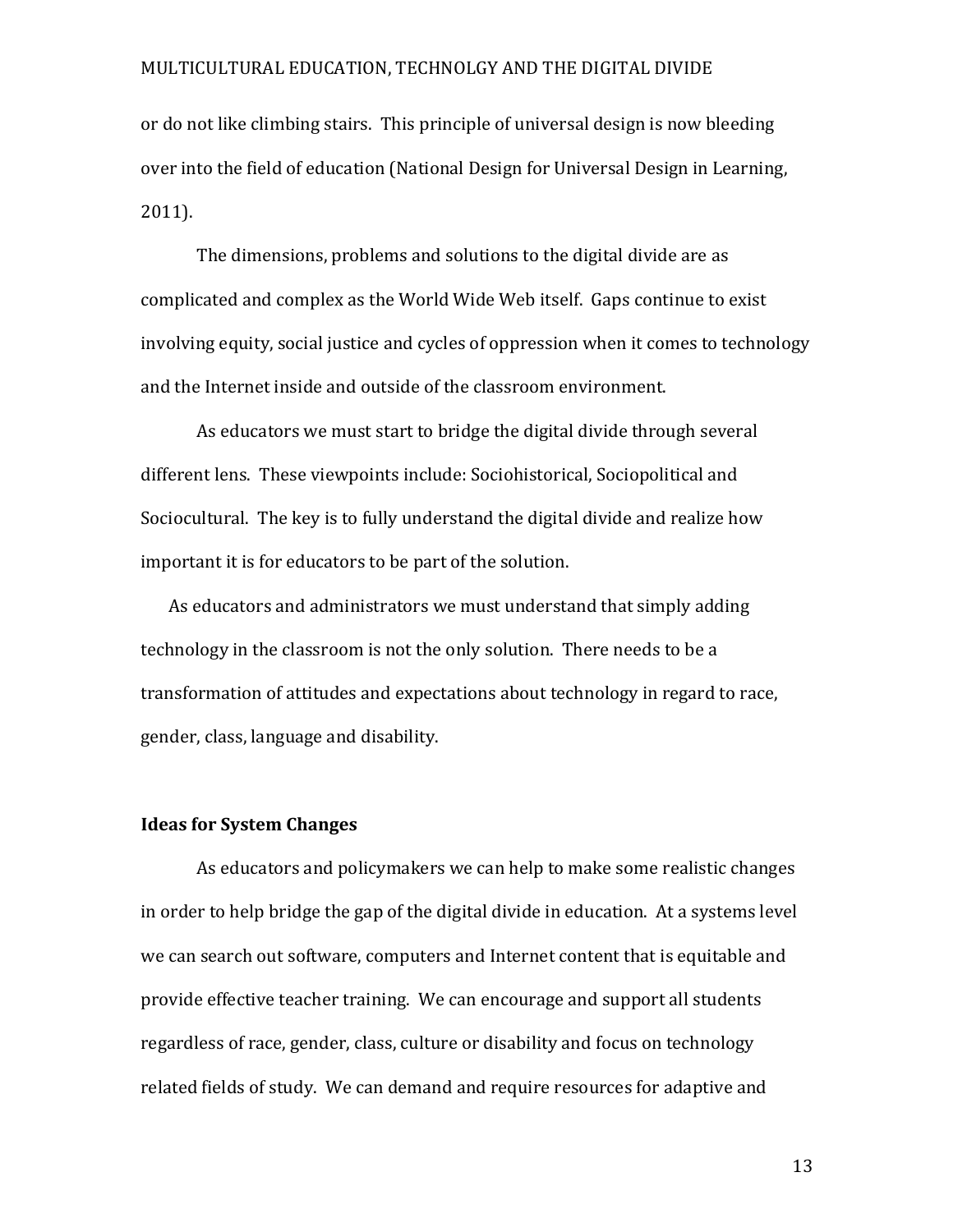assistive technologies looking toward universal design principles to drive us toward this goal. We can provide access and training to culturally diverse pedagogy while finding websites and software that fulfill this need. Finally, we must be diligent and constant in monitoring and updating our viewpoints about the digital divide and truly believe that multicultural education can help us to bridge this gap.

On the ground level teachers in the classroom can make the biggest impact on closing the digital divide. One idea is for teachers to simply reflect upon their use of technology in the classroom. They can ask questions that address the digital divide and how they can make a difference with students both in and out of the classroom. Here are some questions that will help facilitate this reflection:

- Does the use of technology provide the best learning experience for the students?
- Am I putting pedagogy before technology?
- Do I encourage all students to pursue careers in technology?
- Do I assign homework where students have equal access to the technology?
- Do I engage my students in critical discussions about the digital divide and the role of technology in our society?

Teachers do have the power through multicultural education to instill change in students, administration and society by making a grassroots effort to start building the bridge that will cross the digital divide, and bring equity and equality to all who wish to utilized technology for learning and teaching purposes.